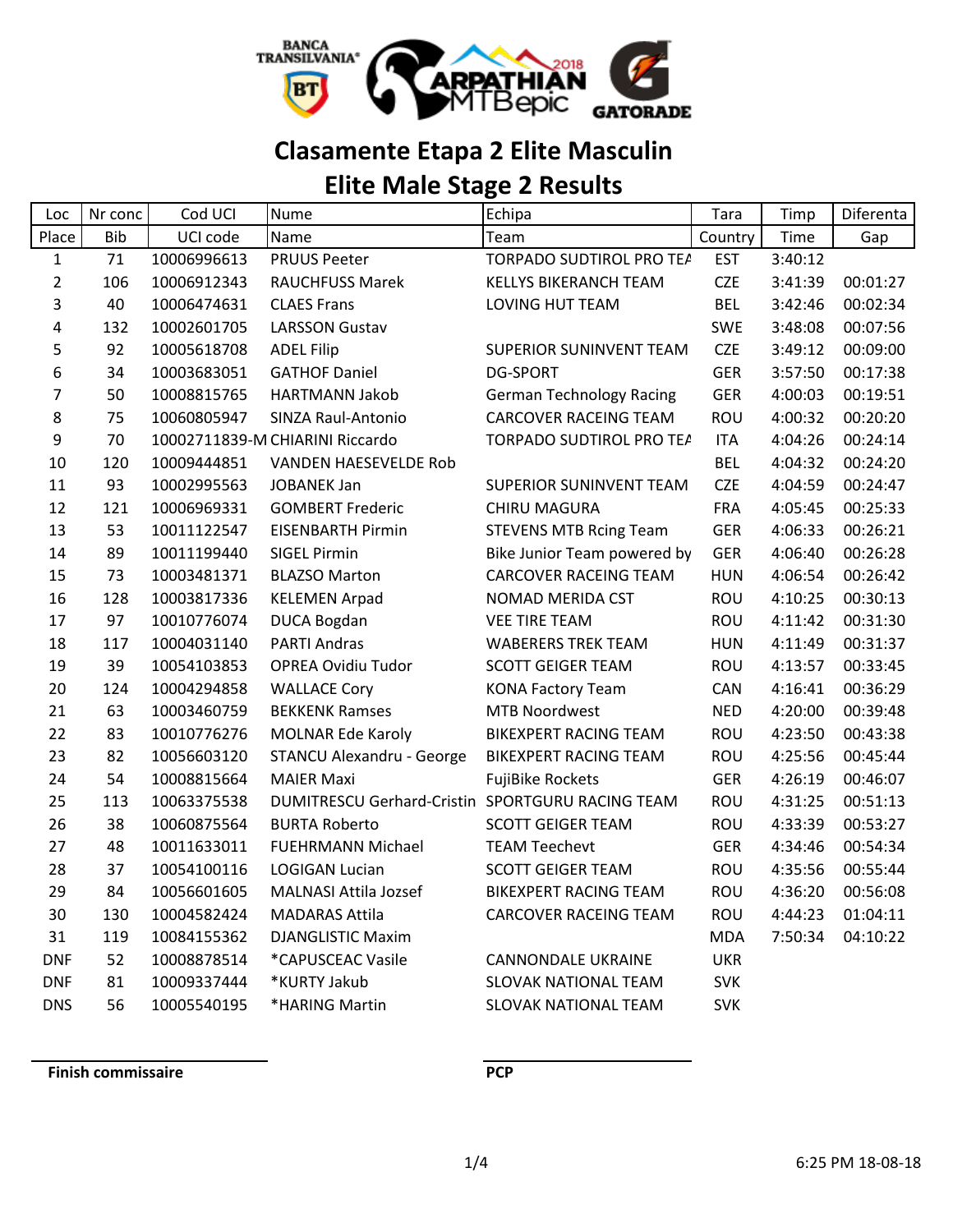

## **Clasamente Etapa 2 Masculin 19-39 ani**

## **Male 19-39 Stage 2 Results**

| Loc            | Nr conc    | Cod UCI     | <b>Nume</b>                   | Echipa                       | Tara       | Timp    | Diferenta        |
|----------------|------------|-------------|-------------------------------|------------------------------|------------|---------|------------------|
| Place          | <b>Bib</b> | UCI code    | Name                          | Team                         | Country    | Time    | Gap              |
| $\mathbf{1}$   | 55         | ROU19901407 | <b>DOBAI Robert</b>           | NOMAD MERIDA CST             | <b>ROU</b> | 4:20:10 |                  |
| $\overline{2}$ | 112        | 10043874801 | <b>FERREIRA Valerio</b>       | <b>BTT LOULE</b>             | <b>POR</b> | 4:39:54 | 00:19:44         |
| 3              | 78         |             | MITITELU Andrei Nicolae       | <b>CARCOVER RACEING TEAM</b> | ROU        | 4:45:01 | 00:24:51         |
| 4              | 133        |             | <b>ROSIORU Daniel Marius</b>  | PLAYBIKE XC RIDERS           | ROU        | 4:46:00 | 00:25:50         |
| 5              | 76         |             | <b>MURA Istvan</b>            | CARCOVER RACEING TEAM        | ROU        | 4:49:29 | 00:29:19         |
| 6              | 127        |             | <b>DIACONESCU Radu</b>        |                              | <b>ROU</b> | 4:51:28 | 00:31:18         |
| $\overline{7}$ | 123        |             | <b>VLAD COSTINEL Urzica</b>   |                              | ROU        | 4:54:50 | 00:34:40         |
| 8              | 19         |             | SOBENNICOV Andrei             | MTB.MD                       | ROU        | 4:58:23 | 00:38:13         |
| 9              | 10         |             | CIOBANIUC Ciprian             |                              | <b>ESP</b> | 4:59:08 | 00:38:58         |
| 10             | 98         |             | <b>LEHACI Daniel</b>          | MCV CLUB VEJLE DENMARK       | <b>ROU</b> | 4:59:59 | 00:39:49         |
| 11             | 99         |             | <b>KOLOMEETS Anatoly</b>      |                              | <b>RUS</b> | 5:05:22 | 00:45:12         |
| 12             | 77         |             | <b>KECSKES David</b>          | <b>CARCOVER RACEING TEAM</b> | ROU        | 5:09:07 | 00:48:57         |
| 13             | 22         |             | <b>MUNTEAN Paul</b>           | <b>ACS VELOCITAS</b>         | ROU        | 5:09:54 | 00:49:44         |
| 14             | 87         |             | PARASCHIVU Sergiu             | CARCOVER RACEING TEAM        | ROU        | 5:12:18 | 00:52:08         |
| 15             | 86         |             | <b>GREC Georgian</b>          |                              | ROU        | 5:16:41 | 00:56:31         |
| 16             | 12         |             | <b>SIMION Sabin</b>           | <b>HPM IASI</b>              | <b>ROU</b> | 5:16:58 | 00:56:48         |
| 17             | 17         |             | PAL Bogdan Sebastian          | MTB RACING EAGLE             | ROU        | 5:17:18 | 00:57:08         |
| 18             | 11         |             | <b>CATALIN Maxim</b>          | <b>EVERGREEN BIKING TEAM</b> | ROU        | 5:28:42 | 01:08:32         |
| 19             | 100        |             | <b>RYABININ Petr</b>          |                              | <b>RUS</b> | 5:30:23 | 01:10:13         |
| 20             | 66         |             | CATOIU Andrei                 | <b>XC RIDERS</b>             | ROU        | 5:33:32 | 01:13:22         |
| 21             | 60         |             | <b>SANDU Marc</b>             |                              | ROU        | 5:33:32 | 01:13:22         |
| 22             | 88         |             | <b>SASU Robert</b>            | <b>SCOTT GEIGER TEAM</b>     | ROU        | 5:39:00 | 01:18:50         |
| 23             | 15         |             | <b>CIUMER Maxim</b>           | MTB.MD                       | ROU        | 5:41:02 | 01:20:52         |
| 24             | 28         |             | <b>NAGY Tiberiu</b>           | <b>VELOCITAS</b>             | ROU        | 5:48:14 | 01:28:04         |
| 25             | 58         |             | JIPA Razvan - Andrei          | <b>EVERGREEN BIKING TEAM</b> | <b>ROU</b> | 5:50:31 | 01:30:21         |
| 26             | 94         |             | <b>NEAGA Lucian</b>           | <b>VELOX CYCLING TEAM</b>    | ROU        | 5:55:05 | 01:34:55         |
| 27             | 49         |             | <b>TEBEICA Tiberiu</b>        | <b>BIKEXPERT RACING TEAM</b> | ROU        | 5:59:59 | 01:39:49         |
| 28             | 7          |             | ALEXANDRU Stefan Nicolae      | MTB RACING EAGLE             | <b>ROU</b> | 6:01:30 | 01:41:20         |
| 29             | 74         |             | <b>STELLA David</b>           | <b>VELO</b>                  | <b>CZE</b> | 6:12:07 | 01:51:57         |
| 30             | 90         |             | SANDU Mugurel                 | <b>SCOTT GEIGER TEAM</b>     | <b>ROU</b> | 6:12:07 | 01:51:57         |
| 31             | 5          |             | <b>DRAGAN Oliver</b>          | <b>EXPLORER BIKE TEAM</b>    | <b>ROU</b> | 6:16:06 | 01:55:56         |
| 32             | 104        |             | DOBSOVIC Vojtech              | <b>KELLYS BIKERANCH TEAM</b> | <b>CZE</b> | 6:47:06 | 02:26:56         |
| 33             | 118        |             | <b>VALENTIN lancu</b>         | <b>BIKEXPERT RACING TEAM</b> | ROU        | 6:59:16 | 02:39:06         |
| 34             | 95         |             | <b>OLARU Mircea</b>           |                              | <b>ROU</b> | 7:33:10 | 03:13:00         |
| 35             | 64         |             | <b>CAMPIAN Horatiu - Alin</b> | FREERIDER.RO                 | ROU        | 7:33:40 | 03:13:30         |
| 36             | 6          |             | ROBU Andrei                   |                              | <b>ROU</b> | 7:44:01 | 03:23:51         |
| 37             | 9          |             | PARCATA Daniel - Bogdan       |                              | <b>ROU</b> | 7:44:11 | 03:24:01         |
| 38             | 116        |             | <b>GOLDRING Jeno</b>          | MESTERBIKE575 TEAM           | <b>HUN</b> | 7:44:16 | 03:24:06         |
| 39             | 20         |             | <b>GERGELY Juhasz</b>         | EJETEJO VSE                  | <b>HUN</b> | 7:51:35 | 03:31:25         |
| 40             | 33         |             | <b>SMOCHINA Cristian</b>      |                              | ROU        | 7:55:40 | 03:35:30         |
|                |            |             | 2/4                           |                              |            |         | 6:25 PM 18-08-18 |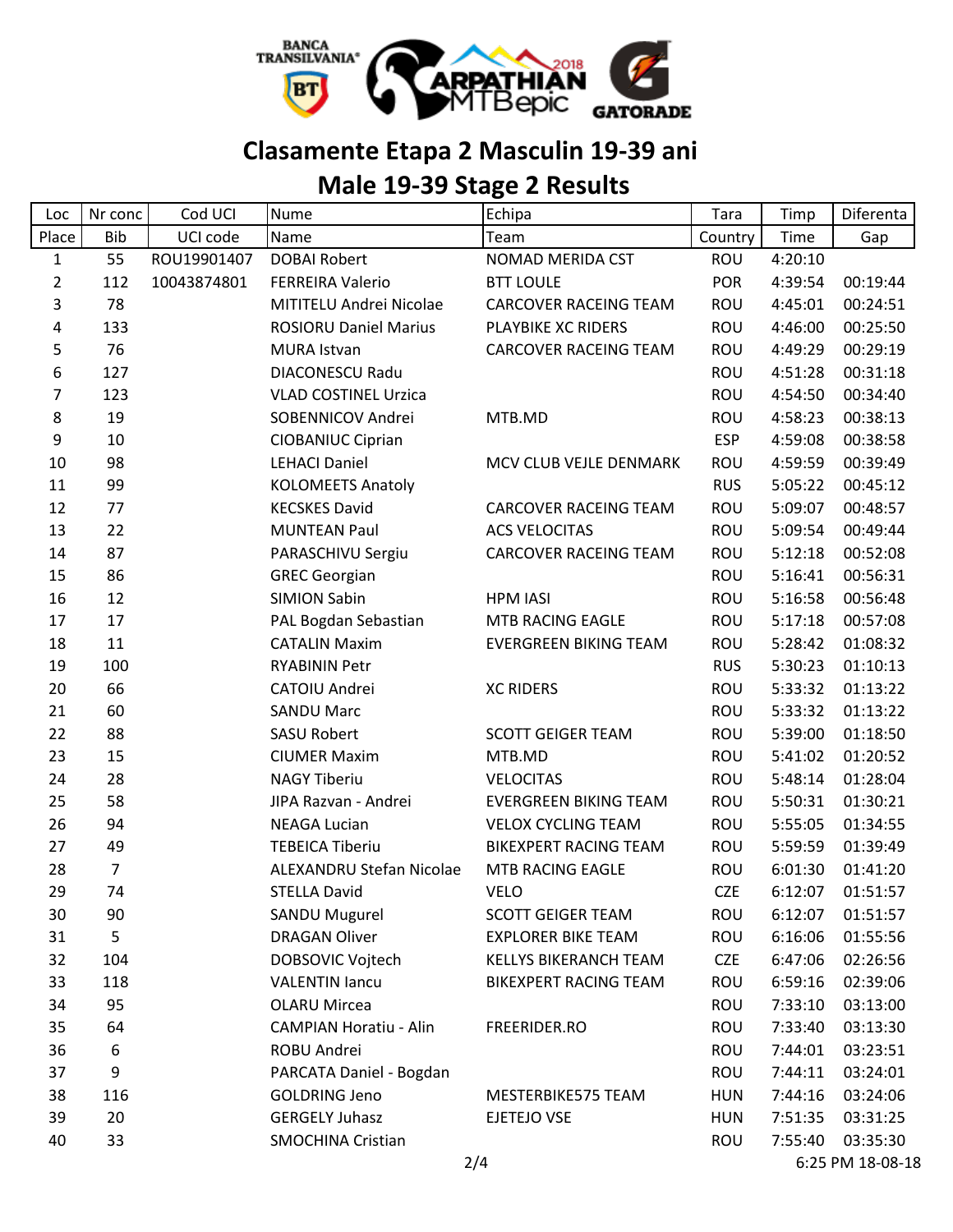

### **Clasamente Etapa 2 Masculin 40-49 ani**

### **Male 40-49 Stage 2 Results**

| Loc            | Nr conc | Cod UCI  | <b>Nume</b>                | Echipa                           | Tara       | Timp    | Diferenta |
|----------------|---------|----------|----------------------------|----------------------------------|------------|---------|-----------|
| Place          | Bib     | UCI code | Name                       | Team                             | Country    | Time    | Gap       |
| 1              | 51      |          | <b>GUTH Olivier</b>        | <b>VCSCP</b>                     | <b>FRA</b> | 4:48:07 |           |
| $\overline{2}$ | 115     | N-0290   | <b>IONASCU Marius</b>      | <b>MAUS BIKE - TIBISCUS Team</b> | <b>ROU</b> | 4:50:47 | 00:02:40  |
| 3              | 131     |          | <b>LEGNAVSKY Tomas</b>     |                                  | <b>SVK</b> | 4:59:58 | 00:11:51  |
| 4              | 26      |          | JIDOVU Cristian            | <b>CS TIBISCUS</b>               | <b>ROU</b> | 5:06:11 | 00:18:04  |
| 5              | 29      |          | <b>GAMITO Vitor</b>        | <b>GOLDNUTRITION</b>             | <b>POR</b> | 5:08:42 | 00:20:35  |
| 6              | 8       |          | PREDA Razvan               | <b>MPM PROMOUNTAIN</b>           | <b>ROU</b> | 5:17:40 | 00:29:33  |
| 7              | 18      |          | <b>APRODU Petru</b>        | MTB.MD                           | <b>ROU</b> | 5:33:34 | 00:45:27  |
| 8              | 85      |          | SEMERAD Ondrej             | <b>VELO</b>                      | <b>CZE</b> | 5:35:51 | 00:47:44  |
| 9              | 42      |          | <b>COMYN Hans</b>          | <b>BIKEXPERT RACING TEAM</b>     | <b>BEL</b> | 5:38:45 | 00:50:38  |
| 10             | 13      |          | <b>MLOTEK Dariusz</b>      | <b>SGR SPECIALIZED</b>           | POL        | 5:50:01 | 01:01:54  |
| 11             | 80      |          | <b>GHEDUZZI Ulisse</b>     | <b>SCOTT GEIGER TEAM</b>         | <b>ITA</b> | 6:11:47 | 01:23:40  |
| 12             | 23      |          | <b>COCIUBA Teofil</b>      | <b>SPORT COMPETITION</b>         | <b>ROU</b> | 6:11:47 | 01:23:40  |
| 13             | 35      |          | <b>DUDEK Bo Kamp</b>       | <b>BG-BIKE / WTB / ROOBAR</b>    | <b>DEN</b> | 6:15:04 | 01:26:57  |
| 14             | 30      |          | <b>MANASTIREANU George</b> | Sportul Pentru Tine              | <b>ROU</b> | 7:20:54 | 02:32:47  |
| 15             | 105     |          | <b>MIRCEA Florescu</b>     | <b>BIKEXPERT RACING TEAM</b>     | ROU        | 7:44:15 | 02:56:08  |
| 16             | 108     |          | <b>SPORIS Augustin</b>     |                                  | ROU        | 7:52:37 | 03:04:30  |
| 17             | 67      |          | <b>COSAC Vasile</b>        |                                  | <b>ROU</b> | 7:58:32 | 03:10:25  |
| 18             | 114     |          | <b>MANOLESCU Rares</b>     | <b>GIANT RACING TEAM</b>         | <b>ROU</b> | 8:00:03 | 03:11:56  |

### **Clasamente Etapa 2 Masculin 50+ ani**

### **Male 50+ Stage 2 Results**

| Loc   | Nr conc l | Cod UCI  | <b>Nume</b>         | Echipa           | Tara    | Timp    | Diferenta |
|-------|-----------|----------|---------------------|------------------|---------|---------|-----------|
| Place | Bib       | UCI code | Name                | Team             | Country | Time    | Gap       |
| ᅩ     | 32        |          | SNOBEL Zdenek       | <b>BIKOMATIC</b> | CZE     | 5:24:05 |           |
|       | 16        |          | VALLEE Rene         | LA FORESTIERE    | FRA     | 5:34:27 | 00:10:22  |
| 3     | 129       |          | <b>CANTOR Ilya</b>  | TRIFORECE        | USA     | 5:39:40 | 00:15:35  |
| 4     | 47        |          | <b>HEGGLIN Kurt</b> |                  | SUI     | 5:40:13 | 00:16:08  |

## **Clasamente Etapa 2 Feminin 19+ ani Female 19+ Stage 2 Results**

| Loc   | Nr conc    | Cod UCI     | <b>Nume</b>     | <b>Echipa</b>       | Tara    | Timp    | Diferenta |
|-------|------------|-------------|-----------------|---------------------|---------|---------|-----------|
| Place | <b>Bib</b> | UCI code    | <b>I</b> Name   | Team                | Country | Time    | Gap       |
|       | 122        | 10081075210 | VULPE Alexandra | DAIMON CYLCING TEAM | ROU     | 7:43:56 |           |
|       | 14         |             | COTIGA Tatiana  | MTB.MD              | MDA     | 7:49:50 | 00:05:54  |